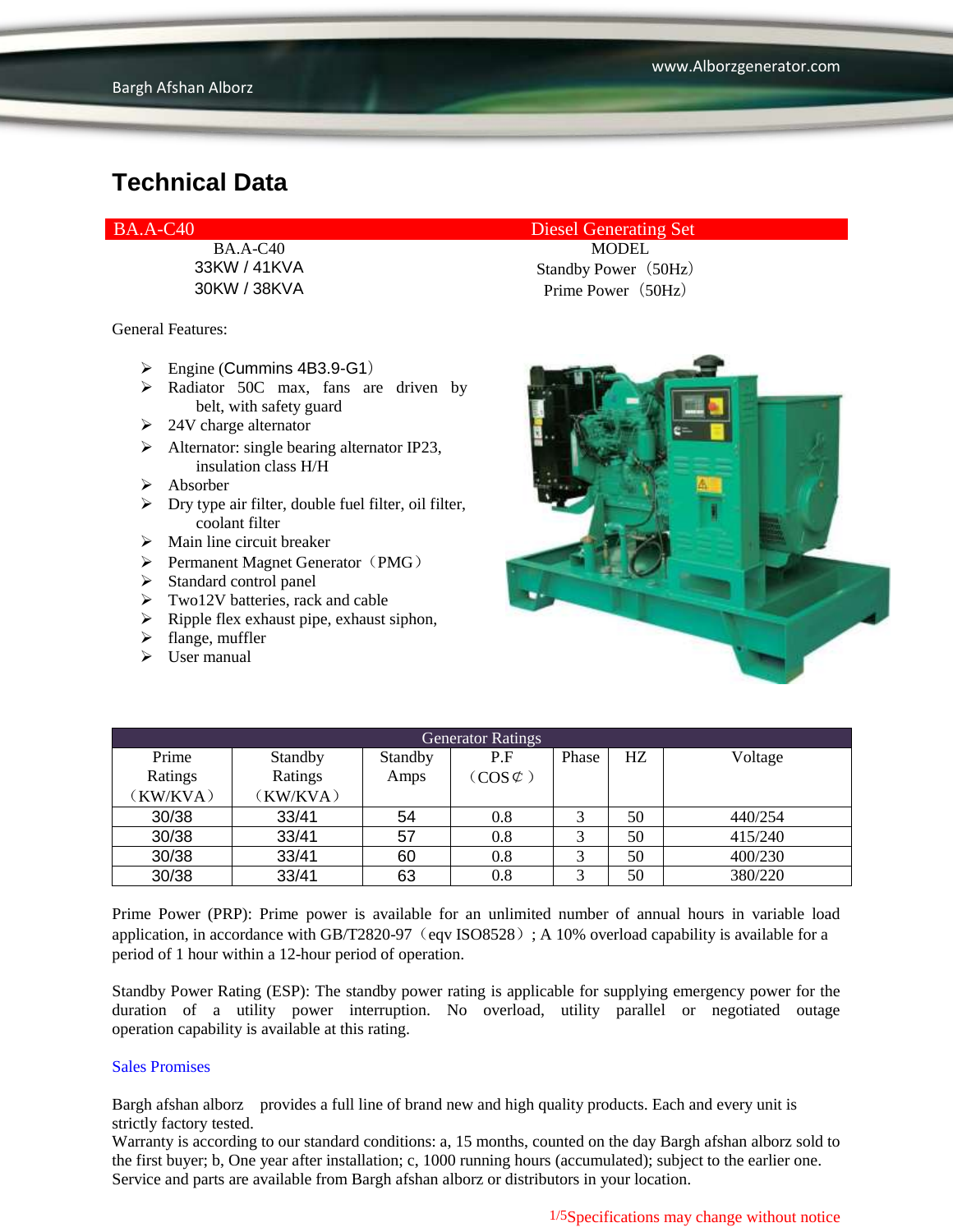| <b>BA.A-C40</b>                  | <b>Diesel Generating Set</b>                |  |  |  |
|----------------------------------|---------------------------------------------|--|--|--|
| <b>ENGINE DATA</b>               |                                             |  |  |  |
| Manufacturer / Model:            | Cummins 4BT3.9-G2, 4-cycle                  |  |  |  |
| Air Intake System:               | Turbo,                                      |  |  |  |
| Fuel System:                     | A type fuel pump                            |  |  |  |
| <b>Cylinder Arrangement:</b>     | 4 in line                                   |  |  |  |
| Displacement:                    | 3.9L                                        |  |  |  |
| Bore and Stroke:                 | $102*120$ (mm)                              |  |  |  |
| <b>Compression Ratio:</b>        | 16.5:1                                      |  |  |  |
| <b>Rated RPM:</b>                | 1500rpm                                     |  |  |  |
| Max. Standby Power at Rated RPM: | 40KW/54.4HP                                 |  |  |  |
| Governor Type:                   | RSV Mechanical(Std) / Electronic (Optional) |  |  |  |
| <b>Exhaust System</b>            |                                             |  |  |  |
| <b>Exhaust Gas Flow:</b>         | 6.48m3/min                                  |  |  |  |
| <b>Exhaust Temperature:</b>      | 487°C                                       |  |  |  |
| Max Back Pressure:               | 10kPa                                       |  |  |  |
| Air Intake System                |                                             |  |  |  |
| Max Intake Restriction:          | 6.35kPa                                     |  |  |  |
| Consumption:                     | 2.69 <sub>ms</sub> /min                     |  |  |  |
| Air Flow:                        | 146m <sub>3</sub> /min                      |  |  |  |
|                                  | <b>Fuel System</b>                          |  |  |  |
| 100% (Prime Power) Load:         | 9 L/h                                       |  |  |  |
|                                  |                                             |  |  |  |
|                                  | Oil System                                  |  |  |  |
| Total Oil Capacity:              | 11 <sub>L</sub>                             |  |  |  |
| Oil Consumption:                 | ≤4g/kwh                                     |  |  |  |
| Engine Oil Tank Capacity:        | 9.5L                                        |  |  |  |
| Oil Pressure at Rated RPM:       | 345kPa                                      |  |  |  |
|                                  | <b>Cooling System</b>                       |  |  |  |
| <b>Total Coolant Capacity:</b>   | 21L                                         |  |  |  |
| Thermostat:                      | 82-95°C                                     |  |  |  |
| Max Water Temperature:           | 104°C                                       |  |  |  |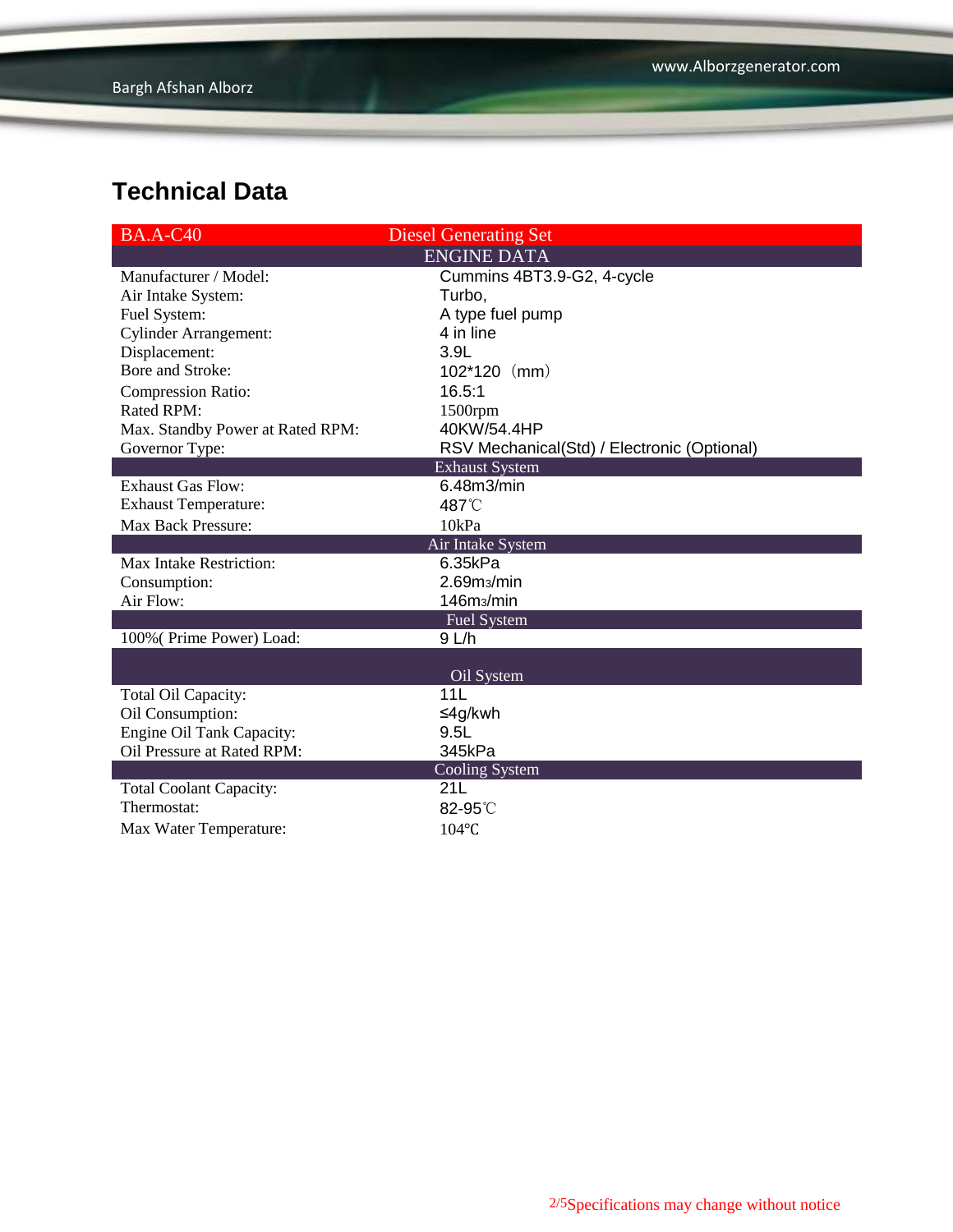| <b>BA.A-C40</b><br><b>Diesel Generating Set</b>                                            |                                          |  |  |  |  |  |
|--------------------------------------------------------------------------------------------|------------------------------------------|--|--|--|--|--|
| <b>ALTERNATOR SPECIFICATION</b>                                                            |                                          |  |  |  |  |  |
| <b>GENERAL DATA</b>                                                                        |                                          |  |  |  |  |  |
| Compliance with GB755, BS5000, VDE0530, NEMAMG1-22, IED34-1, CSA22.2 and AS1359 standards. |                                          |  |  |  |  |  |
| <b>Alternator Data</b>                                                                     |                                          |  |  |  |  |  |
| Number of Phase:                                                                           | 3                                        |  |  |  |  |  |
| Connecting Type:                                                                           | 3 Phase and 4 Wires, "Y" type connecting |  |  |  |  |  |
| Number of Bearing:                                                                         | 1                                        |  |  |  |  |  |
| <b>Power Factor:</b>                                                                       | 0.8                                      |  |  |  |  |  |
| Protection Grade:                                                                          | IP23                                     |  |  |  |  |  |
| Altitude:                                                                                  | $\leq$ 1000m                             |  |  |  |  |  |
| <b>Exciter Type:</b>                                                                       | Brushless, self-exciting                 |  |  |  |  |  |
| Insulation Class, Temperature Rise:                                                        | H/H                                      |  |  |  |  |  |
| Telephone Influence Factor (TIF):                                                          | $50$                                     |  |  |  |  |  |
| THF:                                                                                       | $<$ 2%                                   |  |  |  |  |  |
| Voltage Regulation, Steady State:                                                          | $\leq \pm 1\%$                           |  |  |  |  |  |
| <b>Alternator Capacity:</b>                                                                | 37.5KVA                                  |  |  |  |  |  |
| <b>Alternator Efficiencies:</b>                                                            | 86.6%                                    |  |  |  |  |  |
| Air Cooling Flow:                                                                          | 0.095m3/s                                |  |  |  |  |  |
|                                                                                            | <b>GENERATING SET DATA</b>               |  |  |  |  |  |
| <b>Voltage Regulation:</b>                                                                 | $\geq \pm 5\%$                           |  |  |  |  |  |
| <b>Voltage Regulation, Stead State:</b>                                                    | $\leq \pm 1\%$                           |  |  |  |  |  |
| Sudden Voltage Warp (100% Sudden Reduce):                                                  | $\leq +25\%$                             |  |  |  |  |  |
| Sudden Voltage Warp (Sudden Increase):                                                     | $\leq 20\%$                              |  |  |  |  |  |
| Voltage Stable Time (100% Sudden Reduce):                                                  | $\leq 6S$                                |  |  |  |  |  |
| Voltage Stable Time (Sudden Increase)                                                      | $\leq 6S$                                |  |  |  |  |  |
| Frequency Regulation, Stead State:                                                         | $\leq 5\%$                               |  |  |  |  |  |
| Frequency Waving:                                                                          | ≤1.5%                                    |  |  |  |  |  |
| Sudden Frequency Warp (100% Sudden Reduce):                                                | $\leq +12\%$                             |  |  |  |  |  |
| Sudden Frequency Warp (Sudden Increase):                                                   | $\leq$ -10%                              |  |  |  |  |  |
| Frequency Recovery Time (100% Sudden Reduce):                                              | $\leq$ 5S                                |  |  |  |  |  |
| Frequency Recovery Time (Sudden Increase):                                                 | $\leq$ 5S                                |  |  |  |  |  |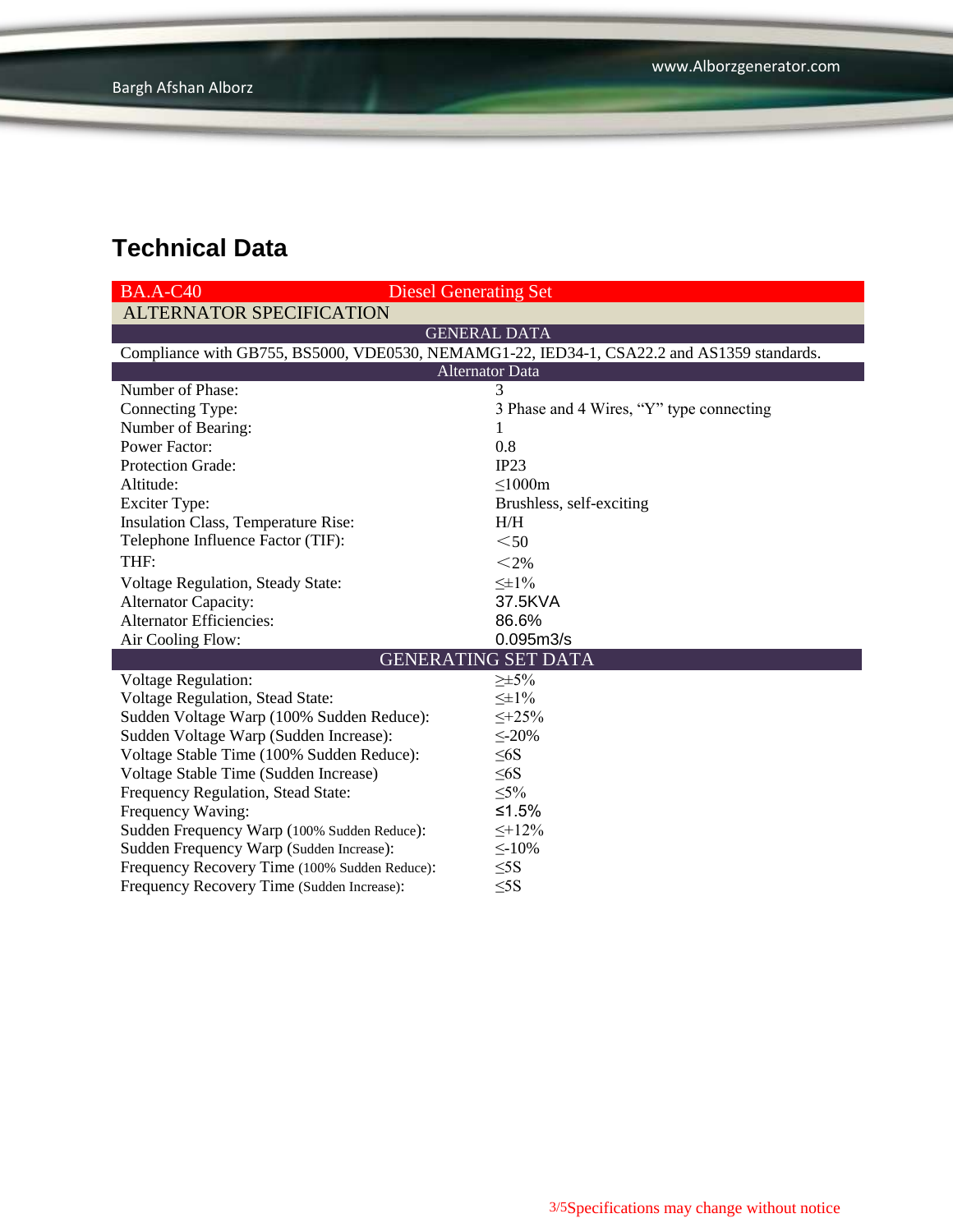www.Alborzgenerator.com

# **Technical Data**

| <b>BA.A-C40</b>                                              | <b>Diesel Generating Set</b>                               |                                                        |  |
|--------------------------------------------------------------|------------------------------------------------------------|--------------------------------------------------------|--|
| Options                                                      |                                                            |                                                        |  |
| Engine                                                       | <b>Fuel System</b>                                         | <b>Control System</b>                                  |  |
| Heater 2KW & 4KW                                             | Daily Fuel Tank                                            | <b>Auto Control Panel</b>                              |  |
| Battery Charger 3.5A & 7A                                    | <b>Base Fuel Tank</b>                                      | Remote Control Panel                                   |  |
|                                                              | <b>Water Separator</b>                                     | <b>Auto Transfer Switch (ATS)</b>                      |  |
|                                                              | <b>Fuel Level Sensor</b>                                   | <b>Paralleling System</b>                              |  |
| <b>Anti Condensation Heater</b><br>Drop CT (For Paralleling) | Rainproof Type<br>Soundproof Type<br><b>Container Type</b> | <b>Engine Parts Drawing List</b><br><b>Spare Parts</b> |  |
| Dimension & Weight                                           |                                                            |                                                        |  |
| <b>Standard Configuration</b><br>(Open Type)                 | With Base Fuel Tank                                        | Soundproof Type                                        |  |
|                                                              | Overall Size: 1800 (mm) *750 Overall Size: 2230 (mm)       |                                                        |  |
|                                                              | $(mm)$ *1400 $(mm)$                                        | $*1060$ (mm) $*1680$ (mm)                              |  |
|                                                              | Weight: 893kg                                              | Weight: 1350kg                                         |  |